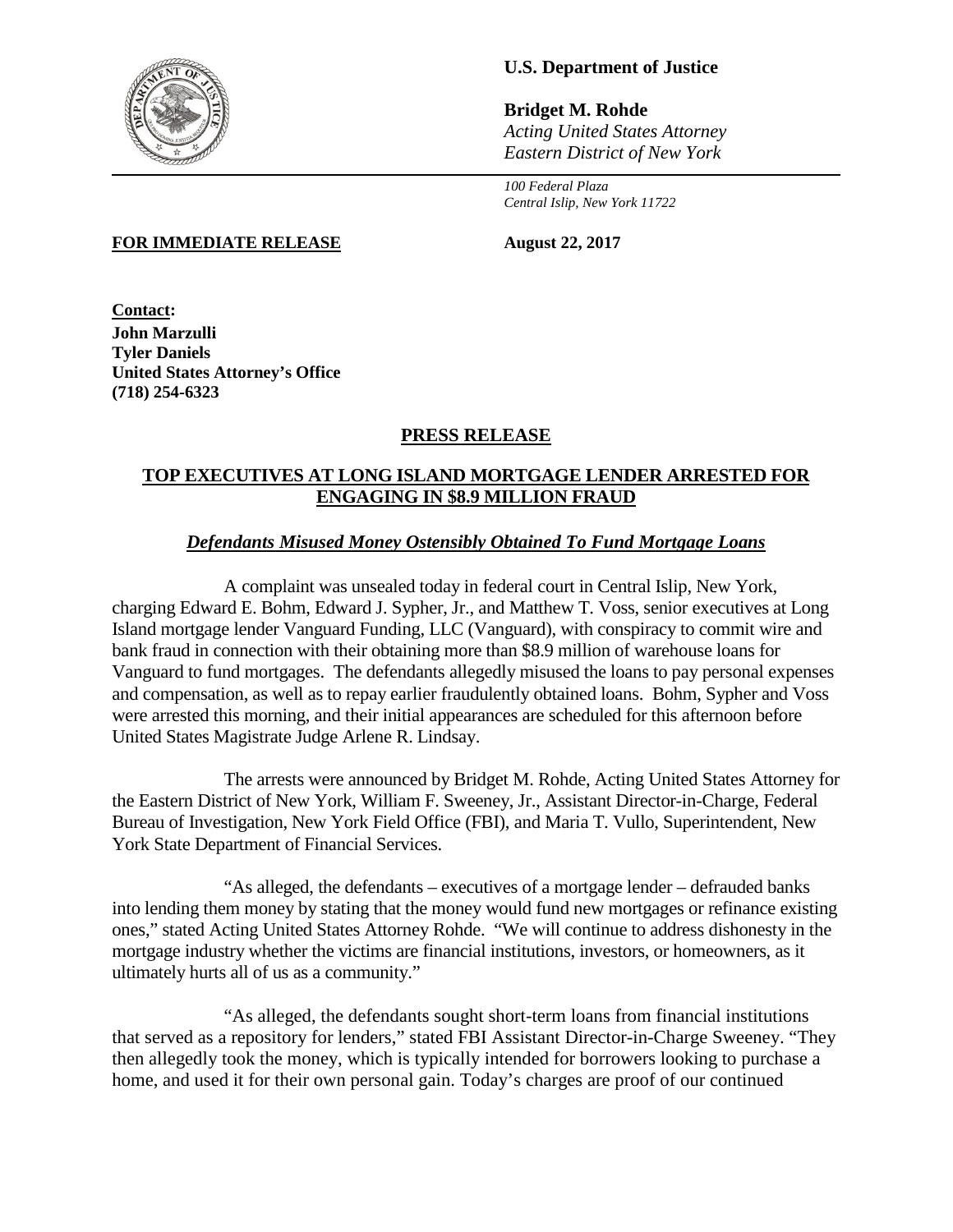determination to root out those whose business practices attempt to harm the financial integrity of banks and financial institutions that facilitate homeownership."

"These defendants, for their own gain, allegedly defrauded the financial institutions that provide funding for individuals to buy homes, and they must be held accountable," said Financial Services Superintendent Vullo. "As the regulator and protector of financial services companies in New York, the Department of Financial Services is proud to have assisted the Acting United States Attorney in bringing these defendants to justice."

According to the complaint unsealed this morning, between August 2016 and March 2017, Voss, Vanguard's Chief Operating Officer, Sypher, the Chief Financial Officer, and Bohm, the President of Sales, engaged in a scheme in which they obtained warehouse loans, or short-term loans, for Vanguard by falsely representing that Vanguard would use the proceeds of those loans to fund mortgages or mortgage refinancing for Vanguard's clients. Once Vanguard received the loans, however, the defendants used the monies to pay personal expenses and compensation and to pay off loans they had previously obtained with fraudulent loan submissions for improper purposes. Nearly \$9 million of fraudulently obtained, and subsequently misused, loans have been identified so far.

In a recorded conversation with a co-conspirator in 2017, Bohm expressed confidence that they would evade criminal liability because the victims of their fraudulent scheme were financial institutions. "At the end of the day, the s--- we did wasn't to the public," Bohm stated in part, according to the complaint.

The charges in the indictment are merely allegations, and the defendants are presumed innocent unless and until proven guilty. If convicted, the defendants face a statutory maximum of 30 years' imprisonment for bank fraud conspiracy and 20 years' imprisonment for wire fraud conspiracy.

The government's case is being handled by the Office's Business and Securities Fraud Section. Assistant United States Attorneys Whitman G.S. Knapp and Elizabeth Losey Macchiaverna are in charge of the prosecution.

#### **The Defendants:**

EDWARD E. BOHM Age: 39 Residence: Nissequogue, New York

EDWARD J. SYPHER, JR. Age: 40 Residence: Scarsdale, New York

MATTHEW T. VOSS Age: 42 Residence: Northport, New York